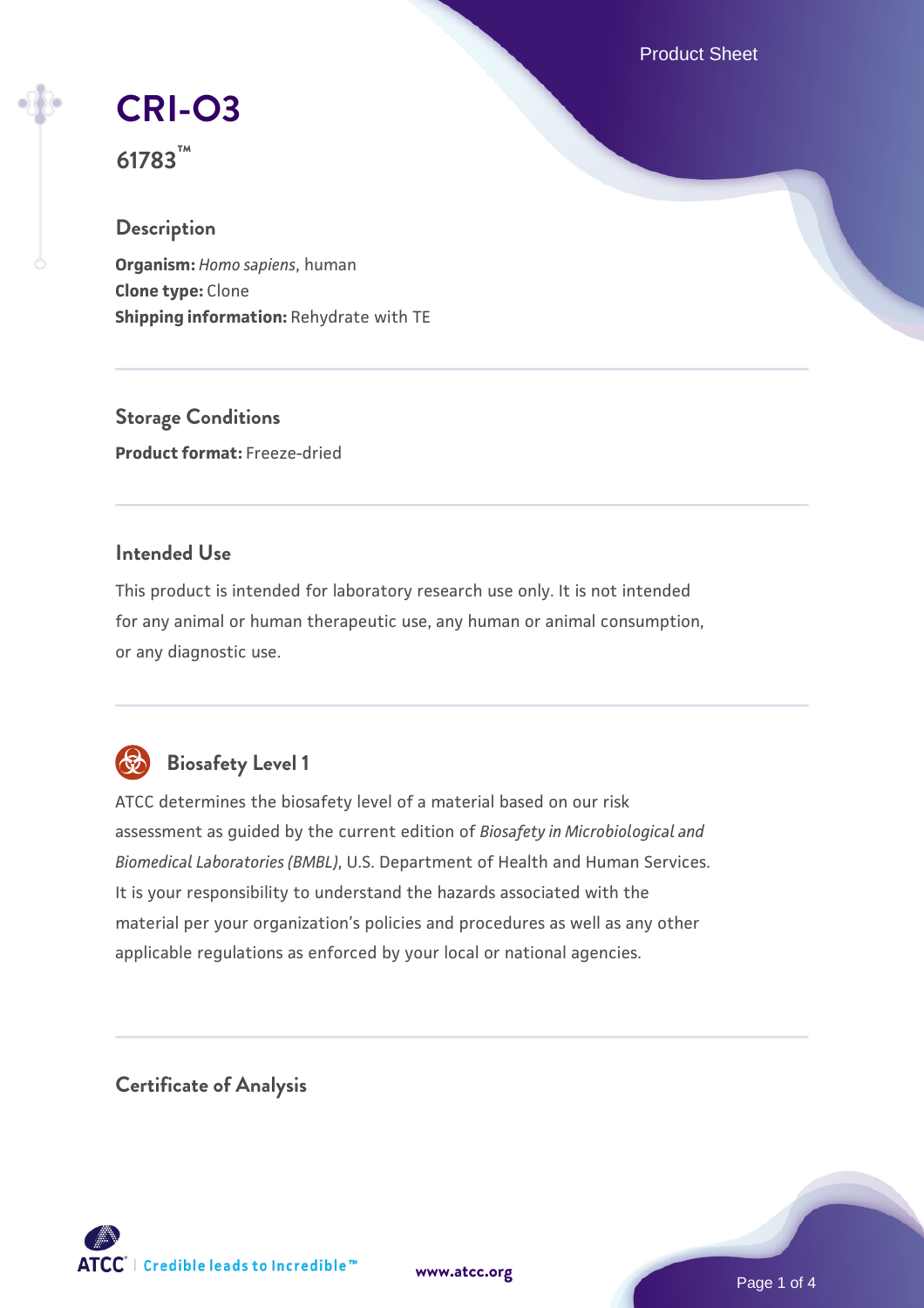#### **[CRI-O3](https://www.atcc.org/products/61783)** Product Sheet **61783**

For batch-specific test results, refer to the applicable certificate of analysis that can be found at www.atcc.org.

#### **Insert Information**

**Insert size (kb):** 35.299999999999997 **Type of DNA:** genomic **Gene product:** DNA Segment, single copy [D16S39] **Alleles:** A1, A2

**Vector Information Construct size (kb):** 40.79999923706055

## **Material Citation**

If use of this material results in a scientific publication, please cite the material in the following manner: CRI-O3 (ATCC 61783)

## **References**

References and other information relating to this material are available at www.atcc.org.

## **Warranty**

The product is provided 'AS IS' and the viability of ATCC® products is warranted for 30 days from the date of shipment, provided that the customer has stored and handled the product according to the information included on the product information sheet, website, and Certificate of



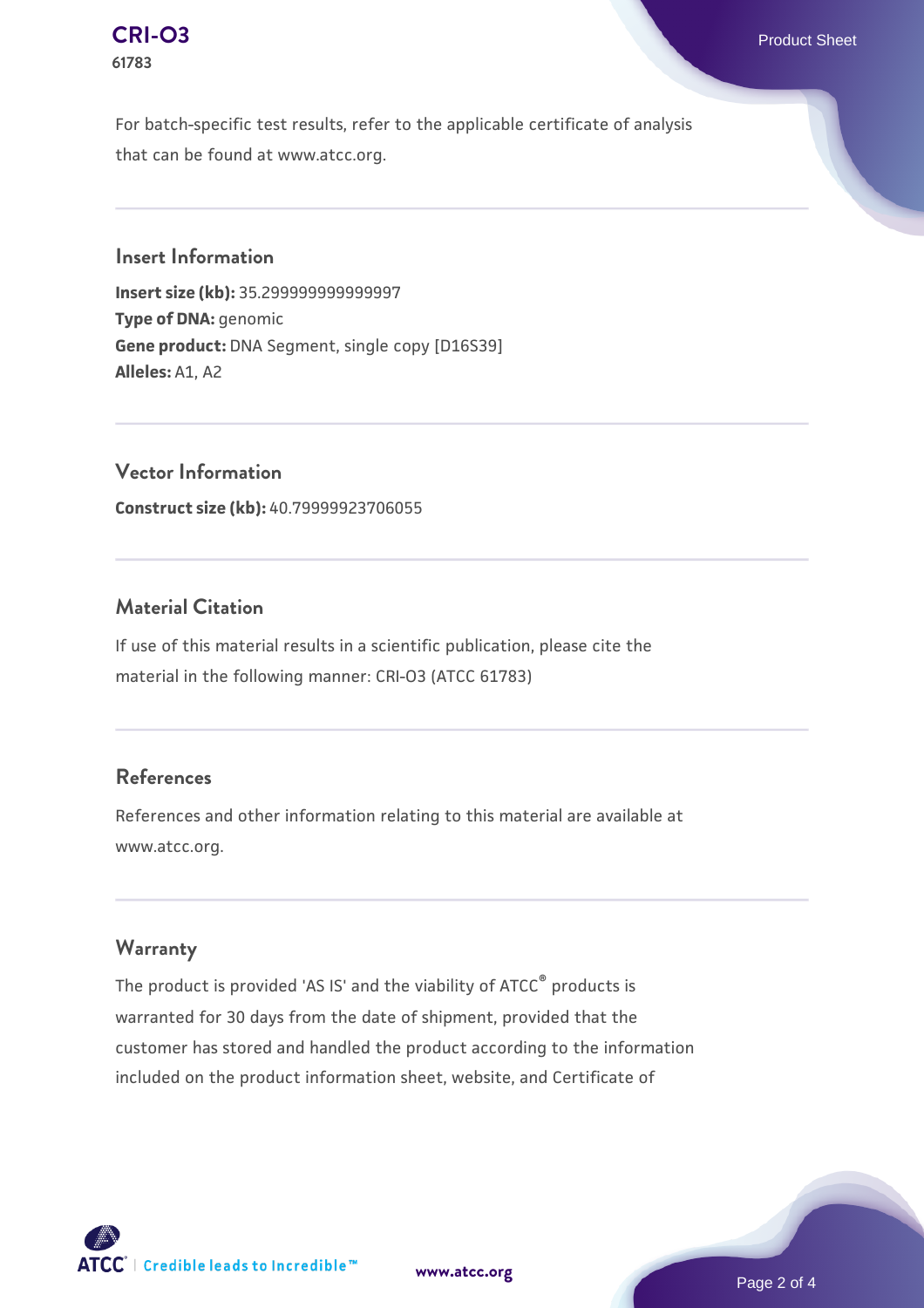Analysis. For living cultures, ATCC lists the media formulation and reagents that have been found to be effective for the product. While other unspecified media and reagents may also produce satisfactory results, a change in the ATCC and/or depositor-recommended protocols may affect the recovery, growth, and/or function of the product. If an alternative medium formulation or reagent is used, the ATCC warranty for viability is no longer valid. Except as expressly set forth herein, no other warranties of any kind are provided, express or implied, including, but not limited to, any implied warranties of merchantability, fitness for a particular purpose, manufacture according to cGMP standards, typicality, safety, accuracy, and/or noninfringement.

## **Disclaimers**

This product is intended for laboratory research use only. It is not intended for any animal or human therapeutic use, any human or animal consumption, or any diagnostic use. Any proposed commercial use is prohibited without a license from ATCC.

While ATCC uses reasonable efforts to include accurate and up-to-date information on this product sheet, ATCC makes no warranties or representations as to its accuracy. Citations from scientific literature and patents are provided for informational purposes only. ATCC does not warrant that such information has been confirmed to be accurate or complete and the customer bears the sole responsibility of confirming the accuracy and completeness of any such information.

This product is sent on the condition that the customer is responsible for and assumes all risk and responsibility in connection with the receipt, handling, storage, disposal, and use of the ATCC product including without limitation taking all appropriate safety and handling precautions to minimize health or environmental risk. As a condition of receiving the material, the customer agrees that any activity undertaken with the ATCC product and any progeny or modifications will be conducted in compliance with all applicable laws, regulations, and guidelines. This product is provided 'AS IS' with no